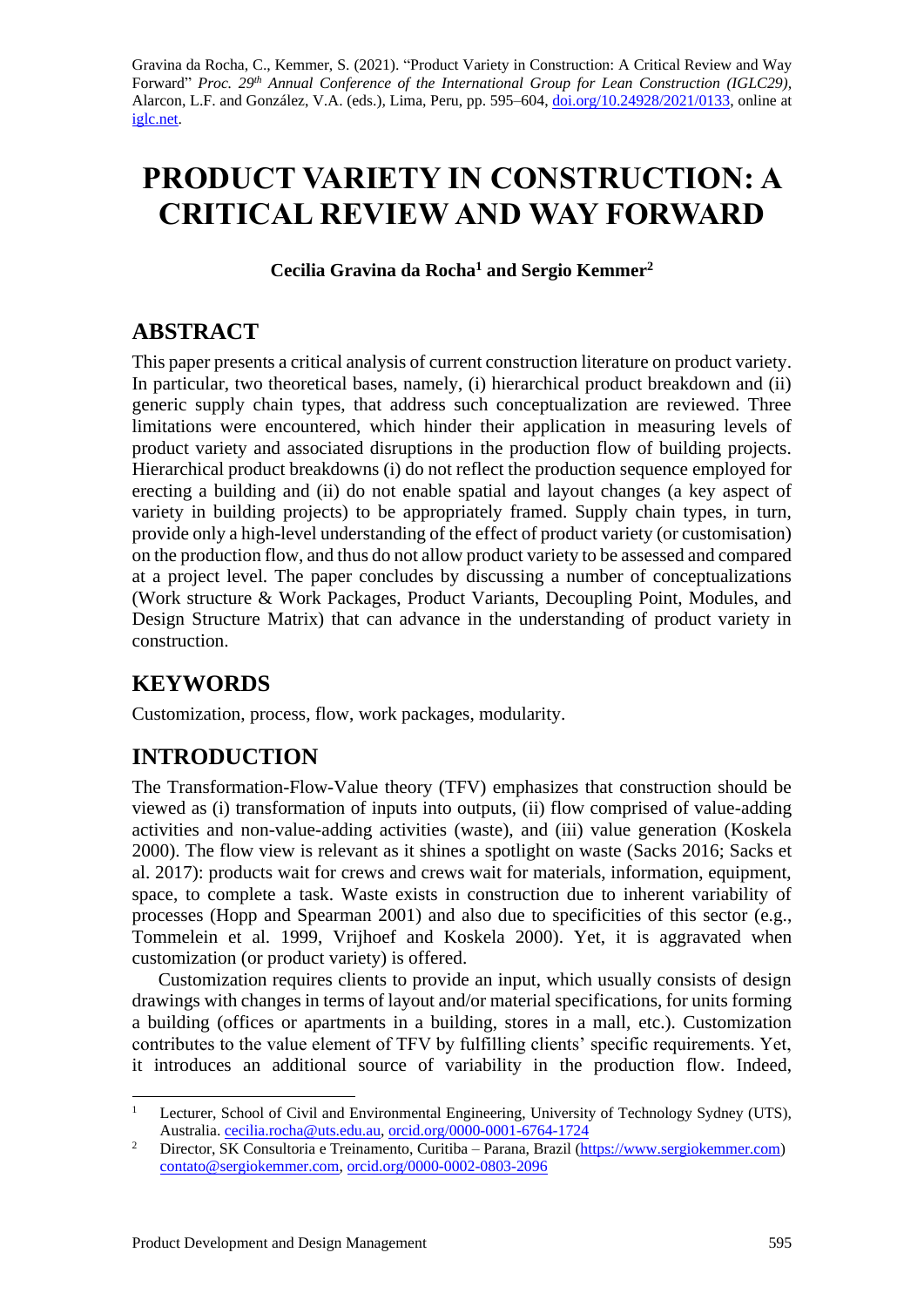customization creates different types of waste as exemplified in the project examined by Sacks and Goldin (2007) and Sacks et al. (2007), detailed as follows. Delays in receiving clients input lead to waiting for such input or to rework (in case a standard unit is already built). Such waiting is often fought back by working in several (or all) units, which creates inventory and excessive movement of crews and/or materials. Lastly, unnecessary activities such as cleaning and repairing are also required since units stay as work-inprogress for long periods.

Besides the variability in client input, customization also creates variability (or variety) of the product itself (da Rocha et al. 2016): namely, rather than having a single standard product for the units forming a building, each of these becomes a product variant. While the former source of variability and its effect on the production flow has been examined, the latter has not received the same attention. It is acknowledged that product variety negatively affects production. Increasing the number of product variants creates (Fisher and Ittner 1999): (i) less accurate demand forecasts, (ii) high levels of inventories and materials transportation, (ii) additional setups, (iii) a complex scheduling, (iv) increased supervision requirements, and (v) risk of workers selecting the wrong parts.

Yet, it is unclear how to measure product variety levels (or customisation levels) in construction as well as the extent of disruptions in the production flow yield by such different levels. Upon reviewing two theoretical bases for understanding such concept in this sector (i.e. hierarchical product breakdown and supply chain types), three limitations were encountered and are discussed here. In order to address such limitations, a number of conceptualizations from construction and manufacturing (Work structure & Work Packages, Product Variants, Decoupling Point, Modules, and Design Structure Matrix) that can advance in the understanding of product variety in construction are reviewed.

### **PRODUCT VARIETY IN CONSTRUCTION**

#### **HIERARCHICAL PRODUCT BREAKDOWN**

Open Building (Habraken 1972) introduced the notion of buildings being composed by two levels (infill and support). Yet, a detailed breakdown of buildings and their constitutive physical parts was only later proposed by Schoenwitz et al. (2012). Such a breakdown suggests that buildings can be organized in three hierarchical levels (Schoenwitz et al. 2012, 2017): categories, components, and sub-components (Figure 1). The criteria for such a breakdown are not clearly presented in the above-mentioned studies, but the results suggest they involve (i) the physical decomposition of a building (ii) from the highest to the lowest level (i.e. the entire building to individual components such as tiles or bricks).

The categories level seems to address a building systems as suggested by the terms "sanitary" and "heating" presented in Schoenwitz et al. (2012). Systems (structural, enclosure, electrical, heating, etc.) can indeed be decomposed into components and subcomponents. However, it is not clear what "construction design" and "internal design" (in Schoenwitz et al. 2012, 2017) might be in terms of systems. Particularly, it is puzzling to have "house" as a component of the "construction design" category in Schoenwitz et al. (2012). Similarly, "roof" (under "construction design") is formed by "tiles", "dormer", "windows" but also by "type" and "conversion" which do not seem to be sub-components.

Despite these problems, hierarchical product breakdown is in line with product architecture (e.g., Ulrich 1995, Fixson 2005) and the notion that a product can be subsequently decomposed or partitioned (both in terms of components and functions).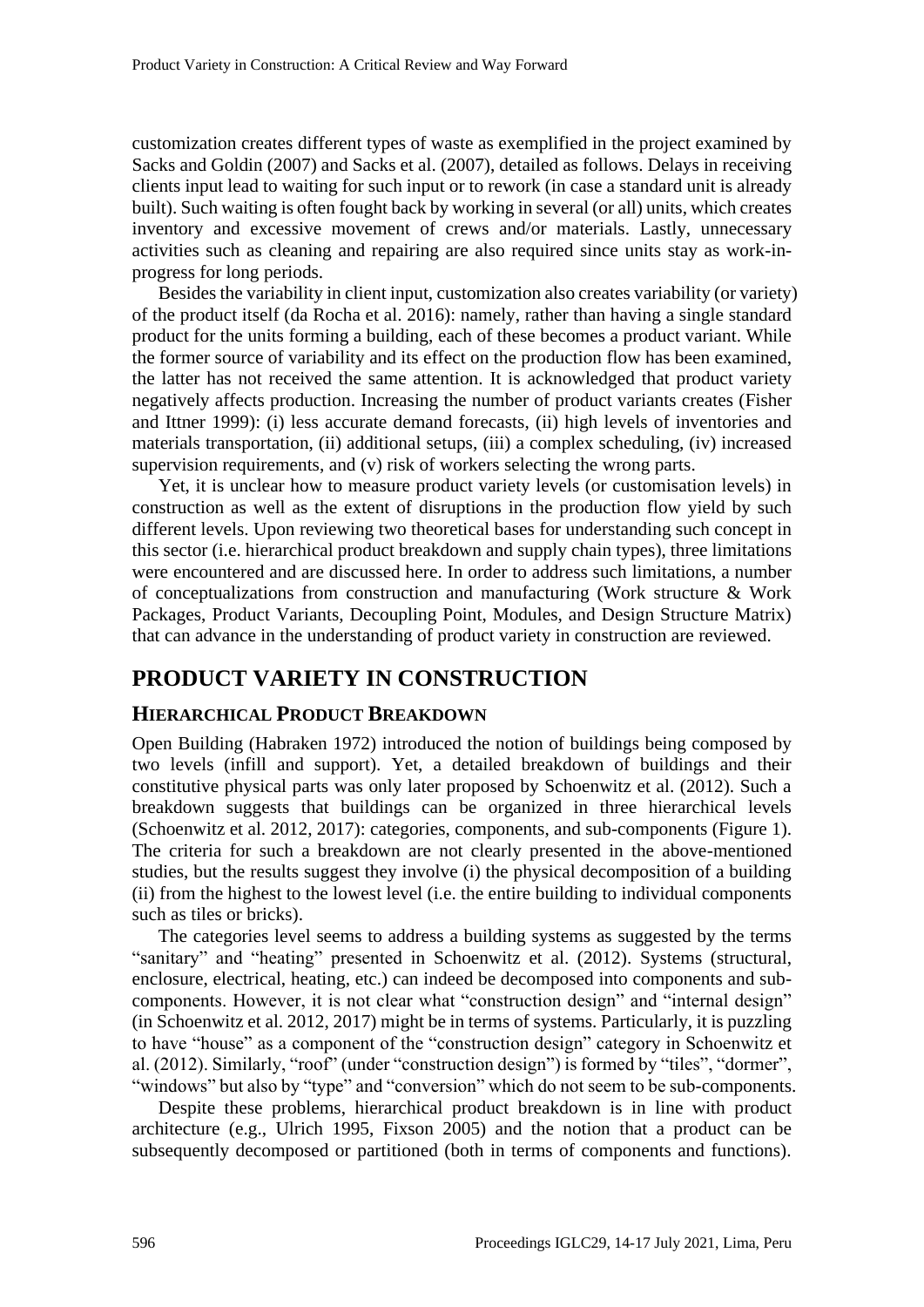Nonetheless, such partitioning, particularly in terms of components, should reflect the product assembly or manufacturing. For example, small components (metal plates, bolts, axis, etc.) are grouped into particular modules (box, hitch, fairing, bed, springs, and wheels) in the cargo trailer examined in Ulrich (1995) and Fixson (2005) because these are the chunks used for assembly. Likewise, a cockpit is defined as a module (from the car manufacturer perspective) since it is the chunk added in the car assembly line (Baldwin and Clark 2003).



Figure 1 – Example of a hierarchical product breakdown (based on Schoenwitz et al. 2012, 2017)

### **SUPPLY CHAIN TYPES**

Hoekstra et al. (1992) suggest that customization and its impacts on operations can be determined by the Decoupling Point (DP). The DP is the first point in which a client order enters the supply chain, thus separating forecast and demand driven tasks (Naylor et al. 1999, Olhager 2003, Yang and Burns 2003, Yang et al. 2004). Five supply chain types emerge by varying the DP position (Hoekstra et al. 1992): make and ship to stock, make to stock, assemble to order, make to order, and purchase and make to order. These were later re-named and detailed (Naylor et al. 1999) as shown in the first and second columns of Table 1: buy to order (unique products), make to order (bespoke products made from the same materials), assemble to order (products made from a pre-defined mix of parts), make to stock (standard products delivered to varied locations), and ship to stock (standard products delivered to fixed locations).

Barlow et al. (2003) propose a one-to-one correspondence between the five supply chain types and customization strategies (Lampel and Mintzberg 1996): pure standardization, segmented standardization, customized standardization, tailored customization, and pure customization (a product designed according to clients order). They also convert the four generic production stages (Table 1) in a combination of (i) production stages (e.g., design, distribution, assembly) and (ii) physical parts (e.g., components, sub-assemblies) to adapt the supply chain types (Hoekstra et al. 1992, Naylor et al. 1999) to house building. More recently, Schoenwitz et al. (2017) used these supply chain types (Barlow et al. 2003) and the hierarchical product breakdown (Schoenwitz et al. 2012) to analyse the Decoupling Points (DPs) in building products.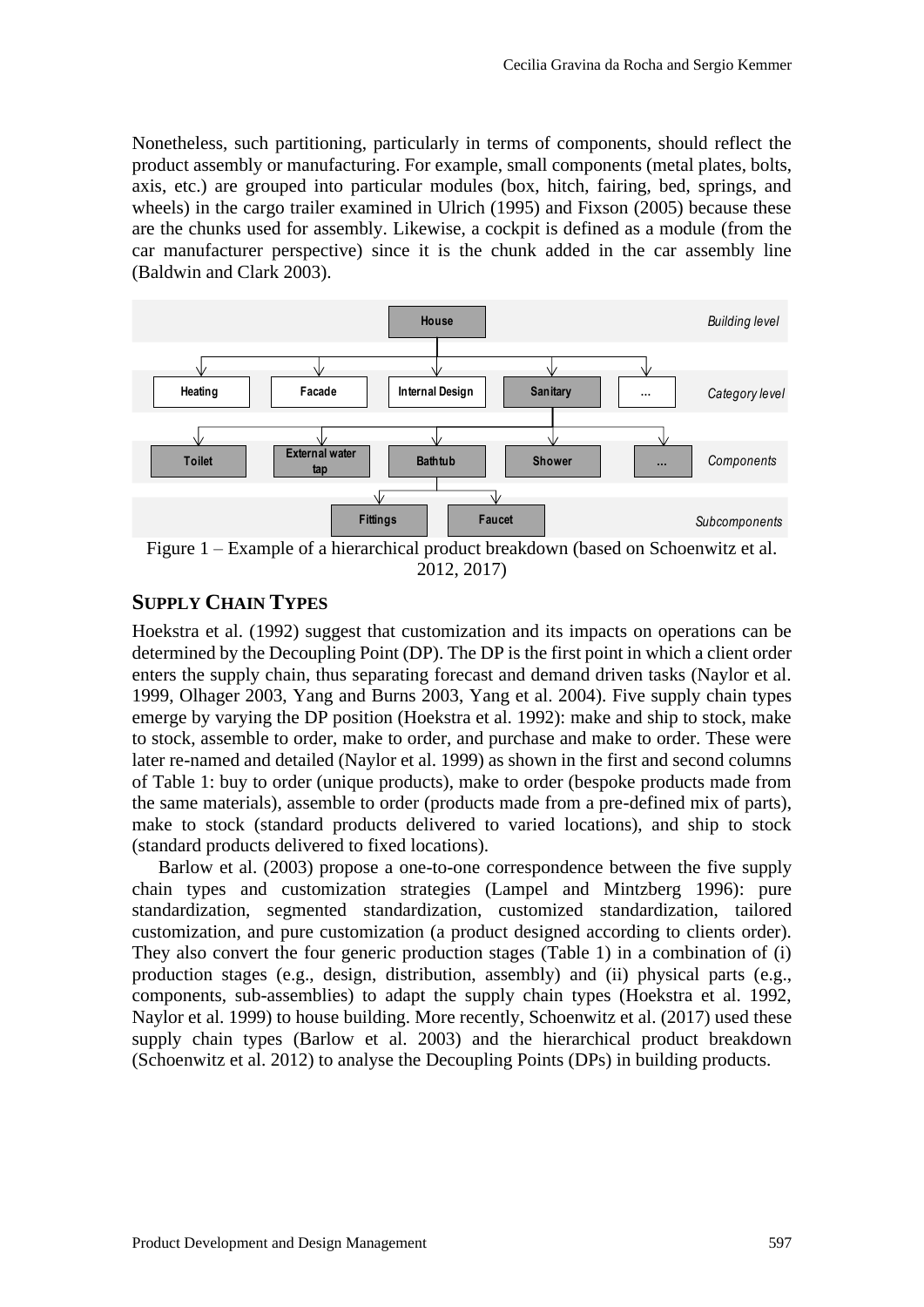| <b>Generic production stage</b> | Supply chain type | <b>Customization strategy</b> |
|---------------------------------|-------------------|-------------------------------|
| DP in design                    | Buy to order      | Pure customization            |
| DP in fabrication               | Make to order     | Tailored customization        |
| DP in assembly                  | Assemble to order | Customized standardization    |
| DP in distribution              | Make to stock     | Segmented standardization     |
|                                 | Ship to stock     | Pure standardization          |

|  |  |  | Table 1: Relationships: DP location, supply chain type, and customization strategy |
|--|--|--|------------------------------------------------------------------------------------|
|--|--|--|------------------------------------------------------------------------------------|

#### **LIMITATIONS OF CURRENT UNDERSTANDINGS**

Two limitations arise when using a hierarchical product breakdown as in Schoenwitz et al. (2012, 2017) for assessing variety in construction. First, such breakdown does not reflect how buildings are erected. Buildings are often produced by adding component and sub-components from different systems throughout the construction process rather than assembling only components and sub-components from a specific system and finally adding all systems together. Furthermore, the construction processes can vary from traditional construction (bricks and cast in place concrete) to full off-site construction (volumetric pods only assembled on-site). This differs from manufacturing in which a single set of modules and a unique process are used to deliver a large number of products.

The second limitation refers to spatial (or layout) changes such as integrating a bedroom space (by removing walls) to create a large living room. Such changes are a fundamental element of variety in buildings that cannot be appropriately framed in hierarchical product breakdowns. This is because such breakdowns are organized in terms of systems (and their constitutive physical parts such as components and sub-components) instead of spaces such as living room, kitchen, bedroom, etc. (and the physical parts enclosing such spaces that pertain to distinct systems). Yet, the latter (spaces) instead of the former (physical parts) is the appropriate unit for framing spatial (or layout) changes.

Lastly, the positioning of the DP in generic stages (or supply chain types) such as in Barlow et al. (2003) and Schoenwitz et al. (2017) allows only a generic understanding of customization (or product variety) and its implications in production. Indeed, it can be used to position and characterize construction in comparison to other sectors: construction is often labelled as engineer to order (e.g., Pero et al. 2015). However, this definition does not assist practitioners in defining customization strategies for the project at hand. This is because the operational impact of distinct variety levels embedded in such strategies (namely, attributes and options) is not clear.

# **RELEVANT NOTIONS FOR UNDERSTANDING PRODUCT VARIETY IN CONSTRUCTION**

#### **WORK STRUCTURE & WORK PACKAGES**

Work structure refers to the packaging of tasks and related resources (crews, materials, design information, equipment) needed to erect a building into chunks or work packages (Ballard 1999; Tsao, 2005; Tsao et al., 2004). Managing such chunks (instead of individual tasks) reduces the number of hand-offs, thus simplifying production. Differently from manufacturing in which a single process (workstations in a factory) delivers a large number of products, each building is erected via a unique work structure (or process) (da Rocha and Kemmer 2018). Such one-off nature arises from specific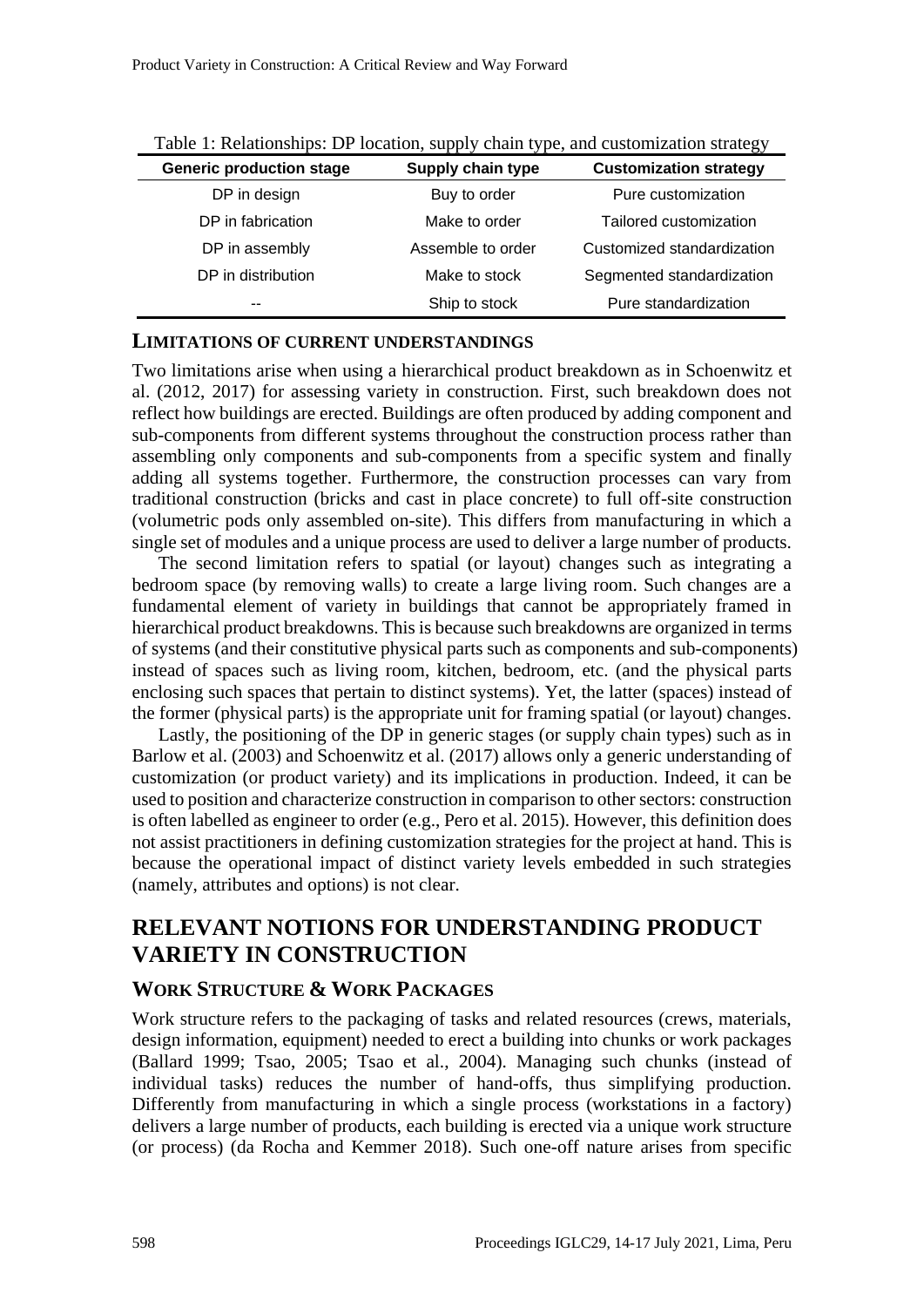characteristics that define construction: (i) temporary supply chains often put together to deliver only one project (Vrijhoef and Koskela 2000) and (ii) varied construction methods ranging from traditional bricks and blocks to volumetric pods fully produced off-site.

Work packages are considered here to be the output of work structuring (as defined by Ballard 1999), namely, the "chunks" in terms of production that need to be carried out to complete a building. A number of studies (e.g., Spitler and Wood 2016; Tsao et al. 2004) have detailed the elements comprising a work package. Here a work package is considered to involve (da Rocha and Kemmer 2018): (i) the resources to complete the construction tasks, (ii) the crew, and (iii) the construction tasks carried out. Such resources are understood here as the pre-requisite conditions for task completion defined by Koskela (2000): construction design; components, and materials; workers; equipment; space, connecting works; and external conditions.

### **PRODUCT VARIANTS**

Product variety arises from a set of attributes for which different options (or levels) are offered. Each attribute can be specified at distinct options, yet only one option is activated at each product variant (Raman 1995). Thus, the amount of product variants is a function of the number of customizable attributes and options. In case all attributes are independent and all options can be combined, the amount of product variants is straightforward: the product (multiplication) of all options offered. Scavarda et al. (2010) propose a similar formula for cars involving the amount of (i) car models, (ii) body style, (iii) powertrain, (iv) paint and trim combination, and (iv) factory fitted options (e.g., sunroofs, radio). Yet, some options are not available for all models (e.g., a sunroof for a convertible) and option bundling might also apply (e.g., fog lamps only on the winter package) (Scavarda et al. 2010; Pil and Holweg 2004), and thus need to excluded from the total amount of product variants (e.g., Stäblein et al. 2011; Scavarda et al. 2010). The amount of product variants might appeal as a/the measure of product variety due to its simplicity but it is not sufficient (e.g., Martin and Ishii 1996, Stäblein et al. 2011). Ten fundamentally different options (e.g., platforms) do not create the same variety level as ten similar options (e.g., colours) (Stäblein et al. 2011).

### **DECOUPLING POINT & POSTPONEMENT**

The Decoupling Point (DP) is the point in which client order enter the production or the supply chain. Its positioning in distinct generic stages such as fabrication, assembly, distribution, etc. has led to traditional supply chain types such as assemble-to-order, make-to-order and engineer-to-order (e.g., Hoekstra et al. 1992; Naylor et al. 1999) that illustrate the trade-off production efficiency and customisation. Indeed, as the DP moves upstream the product variety (or customisation) levels increases so does the operational impact, resulting in high costs and delivery time (Olhager 2003). Barlow et al. (2003) adapted such generic supply chain to the construction context and more recently Rocha and Kemmer (2013) proposed the use of DP in the context of work packages and line of balance. That is, the DP would be located in the first work package for which client input is needed to perform the construction tasks.

Postponement is closely related to the Decoupling Point (DP) and the ensuing supply chain types. Such concept seeks to minimize the uncertainty and variability of the logistics and manufacturing operations affected by client input (or customisation requirements) by postponing such activities as much as possible (Pagh and Cooper 1998). Similar to the supply chain types, different postponement strategies can be applied such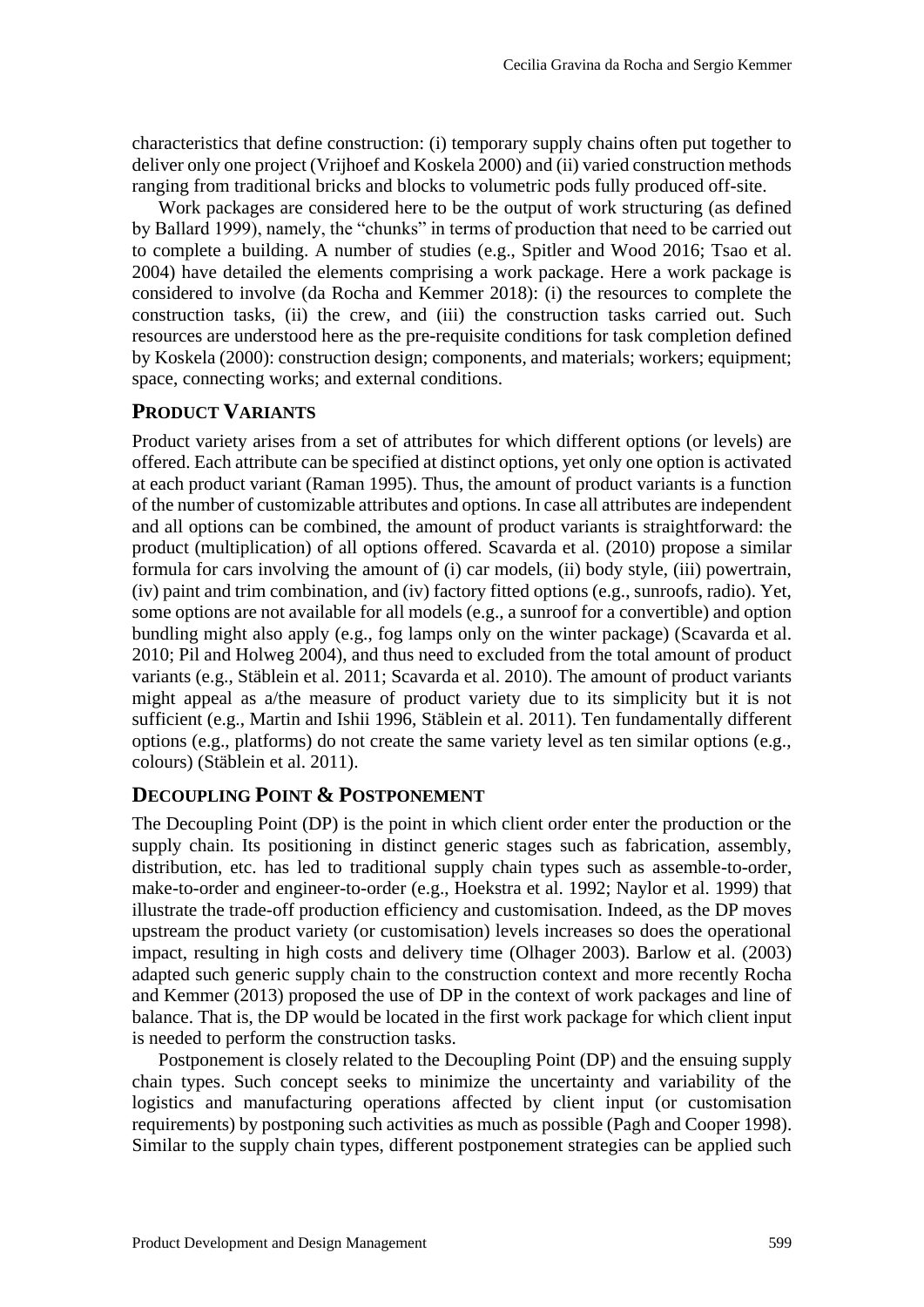as (i) labelling postponement, (ii) packaging postponement, (iii) assembly postponement, (iv) manufacturing postponement, and (v) time postponement (Zinn and Bowersox 1998). This same rationale has been explored in construction by Rocha and Kemmer (2013), which proposed and simulated the implementation of Delayed Production Differentiation (a synonymous for postponement) for an apartment building project.

### **MODULES**

Previous studies (Gosling et al. 2016; da Rocha and Kemmer 2018) have shown that modules can assume distinct forms in construction projects ranging from simple and small components (e.g., brick, rebars, pipe) to large and complex sub-assembly (e.g., prefabricated pods). In addition, they can be understood from a spatial or componentoriented perspective (Rocha et al. 2015) both of which involve the definition of functional elements, physical components, and interfaces as discussed by Ulrich (1995). The former focuses on the activities performed by people in the spatial voids such as working, cooking, reading, sleeping. The latter focuses on the functions (e.g., thermal insulation, load bearing, etc.) performed by the physical mass forming a building such as beams, walls, ceiling, etc. (Rocha et al. 2015, Rocha and Koskela 2020). Clearly, adopting a spatial perspective requires the components to be considered since spaces only exist in juxtaposition to physical mass. However, adopting a component-perspective creates the modularization of only a particular system (e.g., MEP system) rather than the building as whole, thus limiting the benefits created (Rocha and Koskela 2020).

### **DESIGN STRUCTURE MATRIX (DSM)**

Design Structure Matrix (DSM) is a tool used to model systems, in particular their decomposition into parts (or subsystems) and their integration (Tuholski and Tommelein 2008). It enables the relationship between such subsystems as well as internal and external inputs and their impact on the system to be noted (Browning 2001). DMS modelling entail three basis steps (Tuholski and Tommelein 2008): (1) decomposition of a system or process into discrete parts, identifying inputs, outputs and information dependencies; (2) organization of such parts in a matrix with identical rows and columns and marking of connections between rows and columns; and (3) triangulation, entailing the identification of dependencies among parts (such as parallel, sequential, or coupled). Browning (2001) classifies DSMs in two major groups: (i) static, which represents parts coexisting at the same moment in time such as components of a product architecture or members in an organization and (ii) time-based, which models events over time such as activities that are carried out to complete a project.

In construction, many studies appear to fall on the second group as they map the relationships among the activities involved in projects design or construction (e.g., Khalife et al. 2018; Rosas 2013; Tuholski and Tommelein 2008). Differently, the theme of product variety appears to bridge the static and the time-based domains. The former is related to the modelling of modules and platforms and the connections among them (similar to Veenstra et al. 2006). DSM could be applied to identify such parts (based on step 1) and the relationships among them (based on step 2 and 3), defining more or less coupled interfaces. The latter is related to the construction activities required to complete a project and the relationships among them, thus similar to previous studies on DSM in construction. The final step would require these two matrices (static modelling of product architecture and time-based modelling of work packages) to be integrated: by identifying when the modules and platform are assembled or erected within the work packages as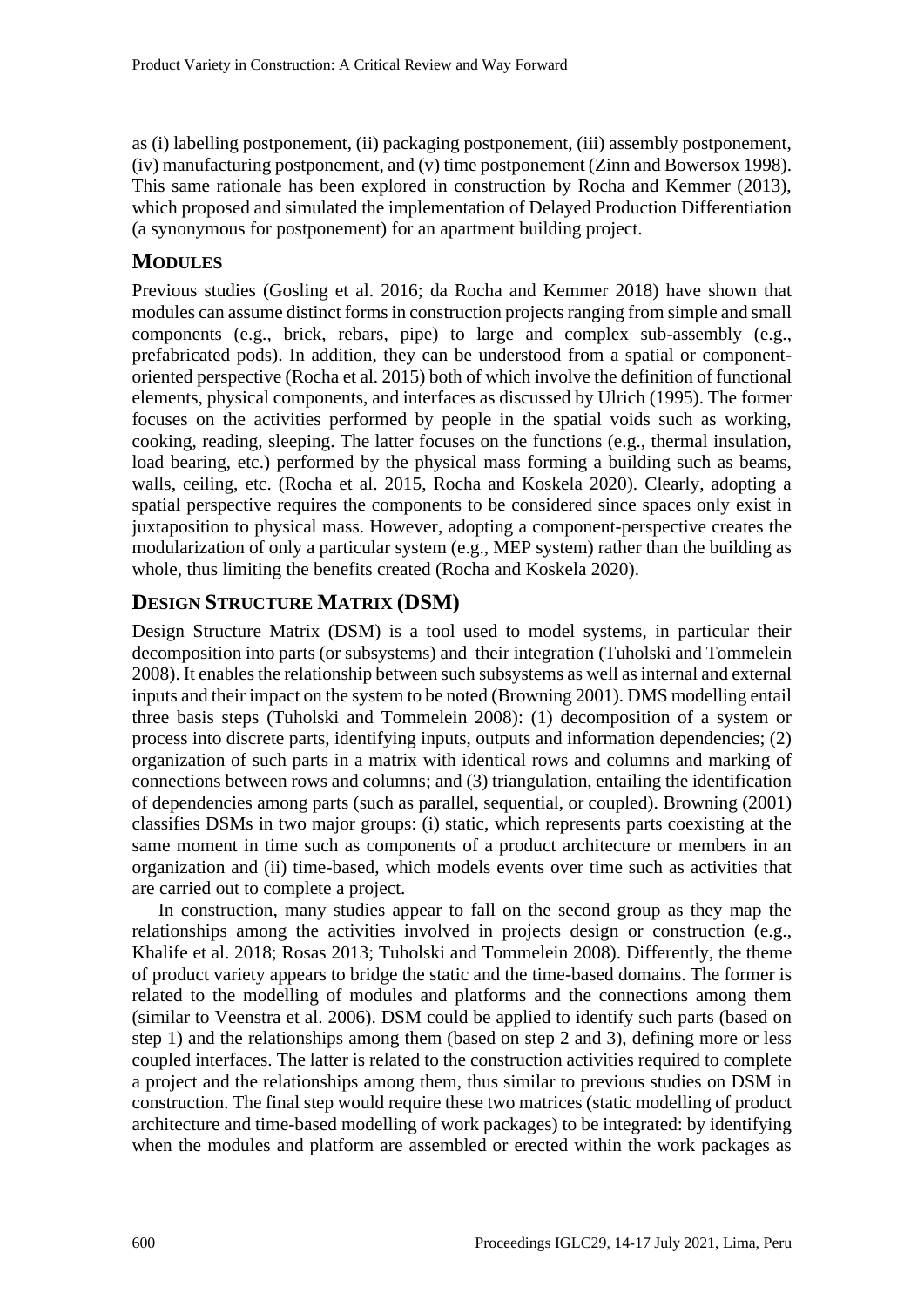well as the critical points in construction (interfaces between such parts identified in the first matrix).

# **DISCUSSION**

Work Structure & Work packages and Design Structure Matrix (DSM) seem to provide suitable theoretical basis to model the product and process perspectives required to understand product variety in construction. Both appear to be sufficiently generic and flexible to accommodate distinct production sequences and construction methods used. The other conceptualizations account for the effect of distinct product variety levels in the production. Overall, disruptions in flow arising from product variety augments as (i) the number of product variants increases, (ii) the number of work packages delivering product variants rather than a single standard product increases, (iii) the DP moves to an upstream position, and (iv) the number of modules in work packages increases. This last notion exacerbates the 'matching problem' (Tommelein 2006), which shows that as the number of different units (e.g., pipe spools) increases, the time needed for matching each of them to their correct position/locations augments substantially. The reasoning behind all these trends (except for the DP) is based on the notion that complexity increases as the number of parts increases (Baccarini 1996) or conversely that simplification is achieved by reducing the number of parts (Koskela 2000).

This seems particularly appropriate considering the labour-intensive nature of construction and that having more parts or elements to cope with increases the cognitive burden and consequently the potential for errors and reworks, which directly affect flow. Furthermore, construction is most often characterized by a sequential configuration also known as the Parade of Trades (Tommelein et al. 1999). Thus, any disruptions in early work packages affect not only affect such work package but potentially all subsequent ones. As a result, the potential for disruptions in the production flow reduces, as the delivery of product variants (marked by the work package in which the DP is located) is postponed. Finally, although work packages, which map the construction activities, provide the focal point here for analysing disruptions in flow yield by product variety, such impact are determined to a large extent by design decisions. For example, layout options might be devised in a way to minimize changes in walls that have MEP embedded (or alternatively to have such systems embedded in other walls) to reduce the number of work packages impacted by customisation.

# **CONCLUSIONS**

This paper performed a critical analysis of two main conceptual frameworks (hierarchical product breakdowns and supply chain types) addressing product variety (or customisation) in construction. Three limitations were encountered mainly related to specificities of construction not being appropriately framed or considered in such frameworks (e.g., spatial or layout aspects of product variety and the varied production sequences and methods employed for erecting buildings). This in turn hinders their usage to assess the product variety at a project level and precludes a detailed assessment of the disruptions in the production flow created by distinct product variety levels. It also suggests that new conceptual frameworks that allow the granularity and data at a project level are needed.

Seeking to address this problem, a number of conceptualizations from construction and manufacturing domains were reviewed: Work Structure & Work Packages, Product Variants, Decoupling Point (DP), Modules, and Design Structure Matrix (DSM). In this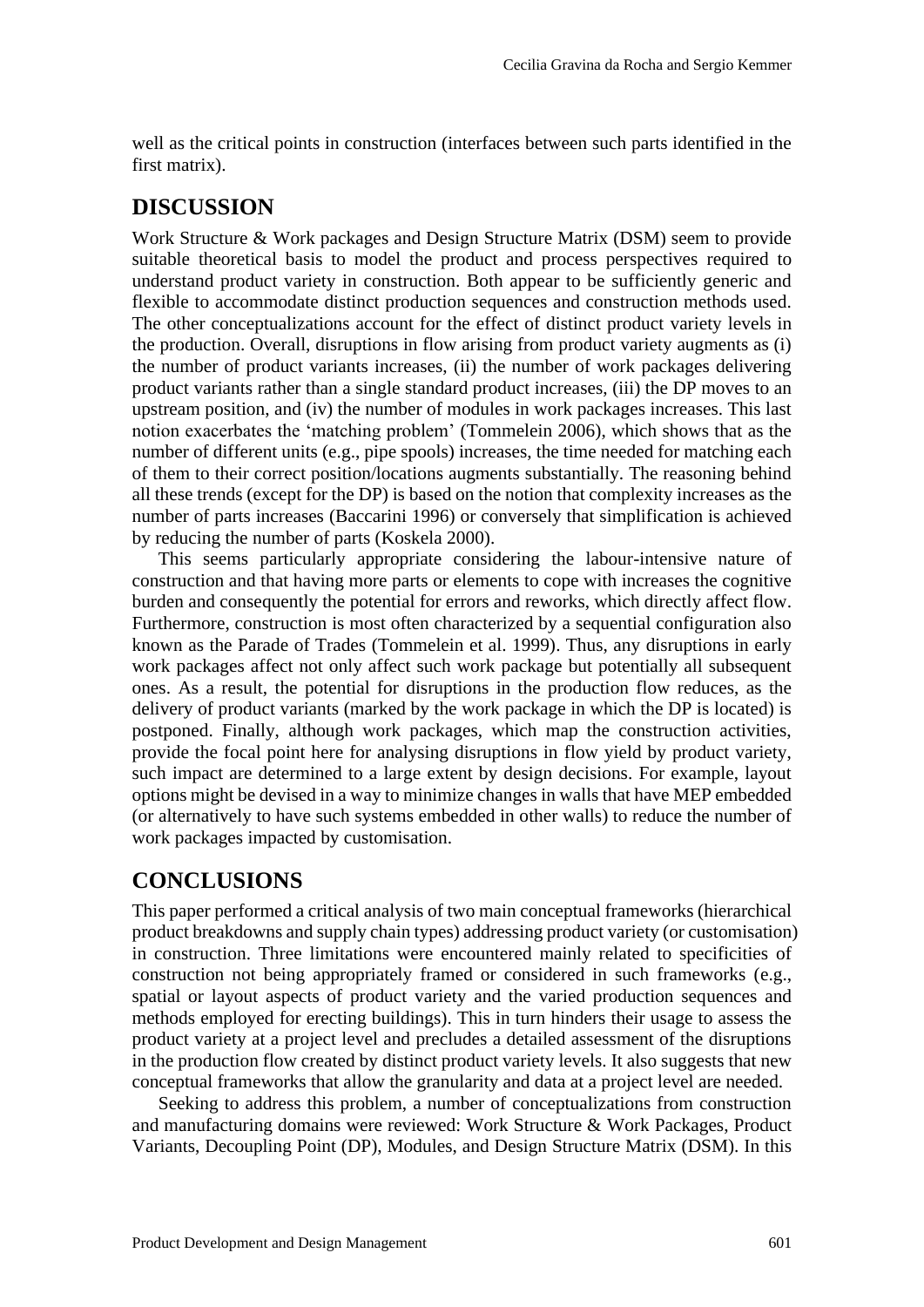sense, Work Structure & Work Packages and Design Structure Matrix (DSM) emerge as a promising theoretical bases for understanding product variety and applying conceptualizations such as Product Variants, Decoupling Point (DP), and Modules to assess the extent of disruptions in flow crated by distinct levels of product variety. Clearly, this study and propositions have an exploratory nature and should be integrated in a cohesive framework to be applied in real world projects.

## **ACKNOWLEDGMENTS**

The authors would like to thank the anonymous reviewers for their comments and feedback, which have greatly improved the breadth of relevant conceptualizations for product variety reviewed and discussed in this manuscript.

### **REFERENCES**

- Baccarini, D. (1996). "The concept of project complexity—a review." *International Journal of Project Management*, 14(4), 201–204.
- Baldwin, C. Y., and Clark, K. B. (2003). "Managing in an age of modularity." *Managing in the modular age: Architectures, networks, and organizations*, 149, 84–93.

Ballard, G. (1999). "Work structuring." *White Paper*, 5.

- Barlow, J., Childerhouse, P., Gann, D., Hong-Minh, S., Naim, M., and Ozaki, R. (2003). "Choice and delivery in housebuilding: lessons from Japan for UK housebuilders." *Building Research & Information*, 31(2), 134–145.
- Browning, T. R. (2001). "Applying the design structure matrix to system decomposition and integration problems: a review and new directions." *IEEE Transactions on Engineering Management*, 48(3), 292–306.
- Fisher, M. L., and Ittner, C. D. (1999). "The Impact of Product Variety on Automobile Assembly Operations: Empirical Evidence and Simulation Analysis." *Management Science*, 45(6), 771–786.
- Fixson, S. K. (2005). "Product architecture assessment: a tool to link product, process, and supply chain design decisions." *Journal of Operations Management*, 23(3–4), 345–369.
- Gosling, J., Pero, M., Schoenwitz, M., Towill, D., and Cigolini, R. (2016). "Defining and Categorizing Modules in Building Projects: An International Perspective." *Journal of Construction Engineering and Management*, 142(11), 04016062.
- Habraken, N. J. (1972). *Supports: an alternative to mass housing*. Architectural Pr, London.
- Hoekstra, S., Romme, J., and Argelo, S. M. (Eds.). (1992). *Integral logistic structures: developing customer-oriented goods flow*. Industrial Press, New York.
- Hopp, W. J., and Spearman, M. L. (2001). *Factory physics: foundations of manufacturing management*. Irwin/McGraw-Hill, Boston.
- Khalife, S., Mneymneh, B. E., Tawbe, A., Chatila, M. H., and Hamzeh, F. (2018). "Employing Simulation to Study the Role of Design Structure Matrix in Reducing Waste in Design." *26th Annual Conference of the International Group for Lean Construction*, Chennai, India, 879–889.
- Koskela, L. (2000). *An exploration towards a production theory and its application to construction*. VTT Technical Research Centre of Finland.
- Lampel, J., and Mintzberg, H. (1996). "Customizing customization." *Sloan management review*, 38(1), 21.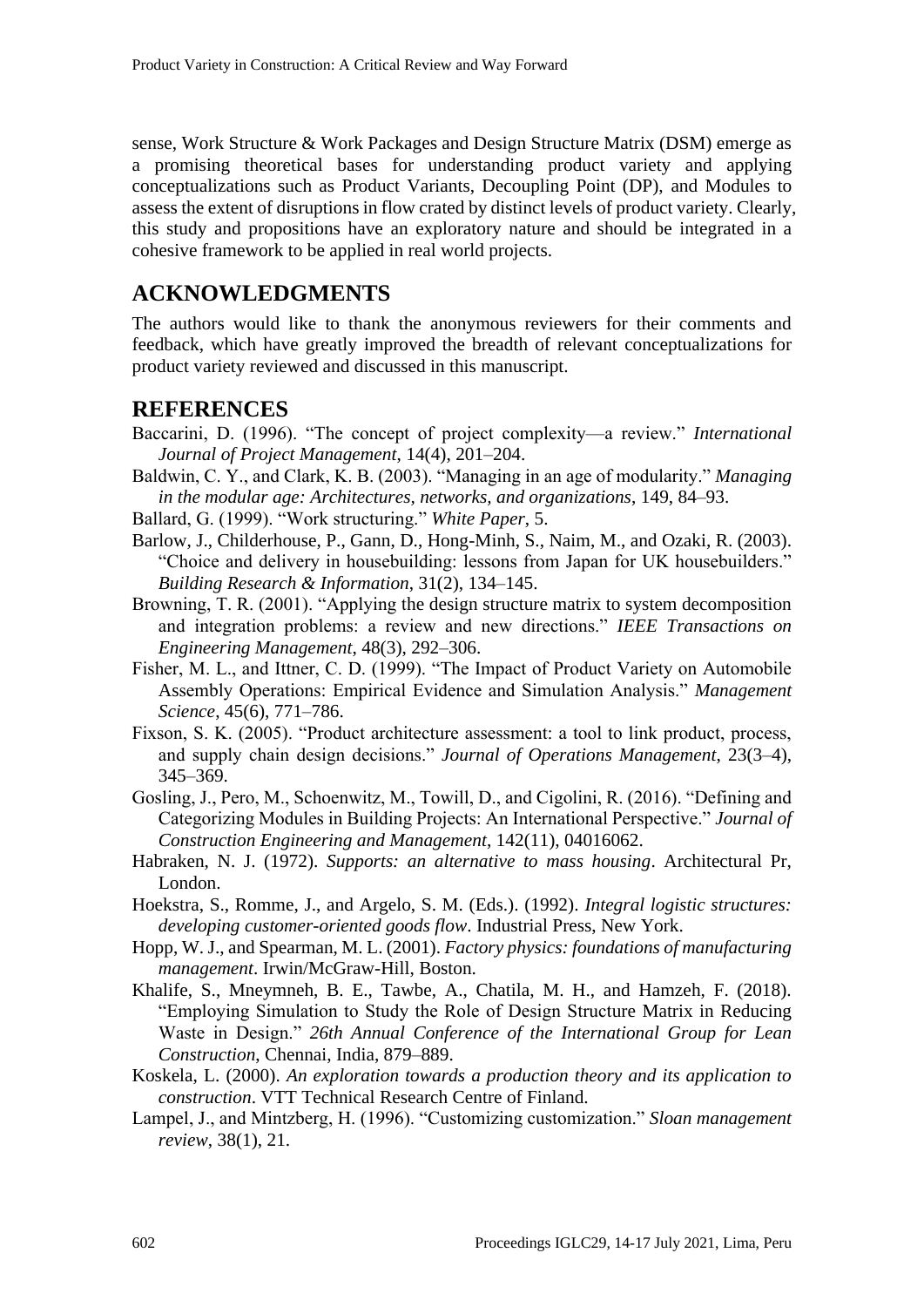- Martin, M. V., and Ishii, K. (1996). "Design for variety: a methodology for understanding the costs of product proliferation." *Proceedings of The 1996 ASME Design Engineering Technical Conferences and Computers in Engineering Conference, California*.
- Naylor, J. B., Naim, M. M., and Berry, D. (1999). "Leagility: Integrating the lean and agile manufacturing paradigms in the total supply chain." *International Journal of Production Economics*, 62(1–2), 107–118.
- Olhager, J. (2003). "Strategic positioning of the order penetration point." *International Journal of Production Economics*, 85(3), 319–329.
- Pagh, J. D., and Cooper, M. C. (1998). "Supply chain postponement and speculation strategies: How to choose the right strategy." *Journal of business logistics*, Blackwell Publishing Ltd, Hoboken, 19(2), 13.
- Pero, M., Stößlein, M., and Cigolini, R. (2015). "Linking product modularity to supply chain integration in the construction and shipbuilding industries." *International Journal of Production Economics*, 170, 602–615.
- Pil, F. K., and Holweg, M. (2004). "Linking Product Variety to Order-Fulfillment Strategies." *Interfaces*, 34(5), 394–403.
- Raman, N. (1995). "Simultaneous determination of product attributes and prices, and production processes in product-line design." *Journal of Operations Management*, 12(3–4), 187–204.
- da Rocha, C. G., and Kemmer, S. (2018). "Integrating product and process design in construction." *Construction Management and Economics*, 36(9), 535–543.
- da Rocha, C. G., Kemmer, S. L., and Meneses, L. (2016). "Managing Customization Strategies to Reduce Workflow Variations in House Building Projects." *Journal of Construction Engineering and Management*, 142(8), 05016005.
- Rocha, C. G. da, and Koskela, L. (2020). "Why Is Product Modularity Underdeveloped in Construction?" *Proc. 28th Annual Conference of the International Group for Lean Construction (IGLC)*, Berkeley, California, USA, 697–708.
- Rosas, E. (2013). "Integrating the Design Structure Matrix and the Last Planner System Into Building Design." *21th Annual Conference of the International Group for Lean Construction*, C. T. Formoso and P. Tzortzopoulos, eds., Fortaleza, Brazil, 389–398.
- Sacks, R. (2016). "What constitutes good production flow in construction?" *Construction Management and Economics*, 34(9), 641–656.
- Sacks, R., Esquenazi, A., and Goldin, M. (2007). "LEAPCON: Simulation of Lean Construction of High-Rise Apartment Buildings." *Journal of Construction Engineering and Management*, 133(7), 529–539.
- Sacks, R., and Goldin, M. (2007). "Lean Management Model for Construction of High-Rise Apartment Buildings." *Journal of Construction Engineering and Management*, 133(5), 374–384.
- Sacks, R., Seppänen, O., Priven, V., and Savosnick, J. (2017). "Construction flow index: a metric of production flow quality in construction." *Construction Management and Economics*, 35(1–2), 45–63.
- Scavarda, L. F., Reichhart, A., Hamacher, S., and Holweg, M. (2010). "Managing product variety in emerging markets." *International Journal of Operations & Production Management*, 30(2), 205–224.
- Schoenwitz, M., Naim, M., and Potter, A. (2012). "The nature of choice in mass customized house building." *Construction Management and Economics*, 30(3), 203– 219.